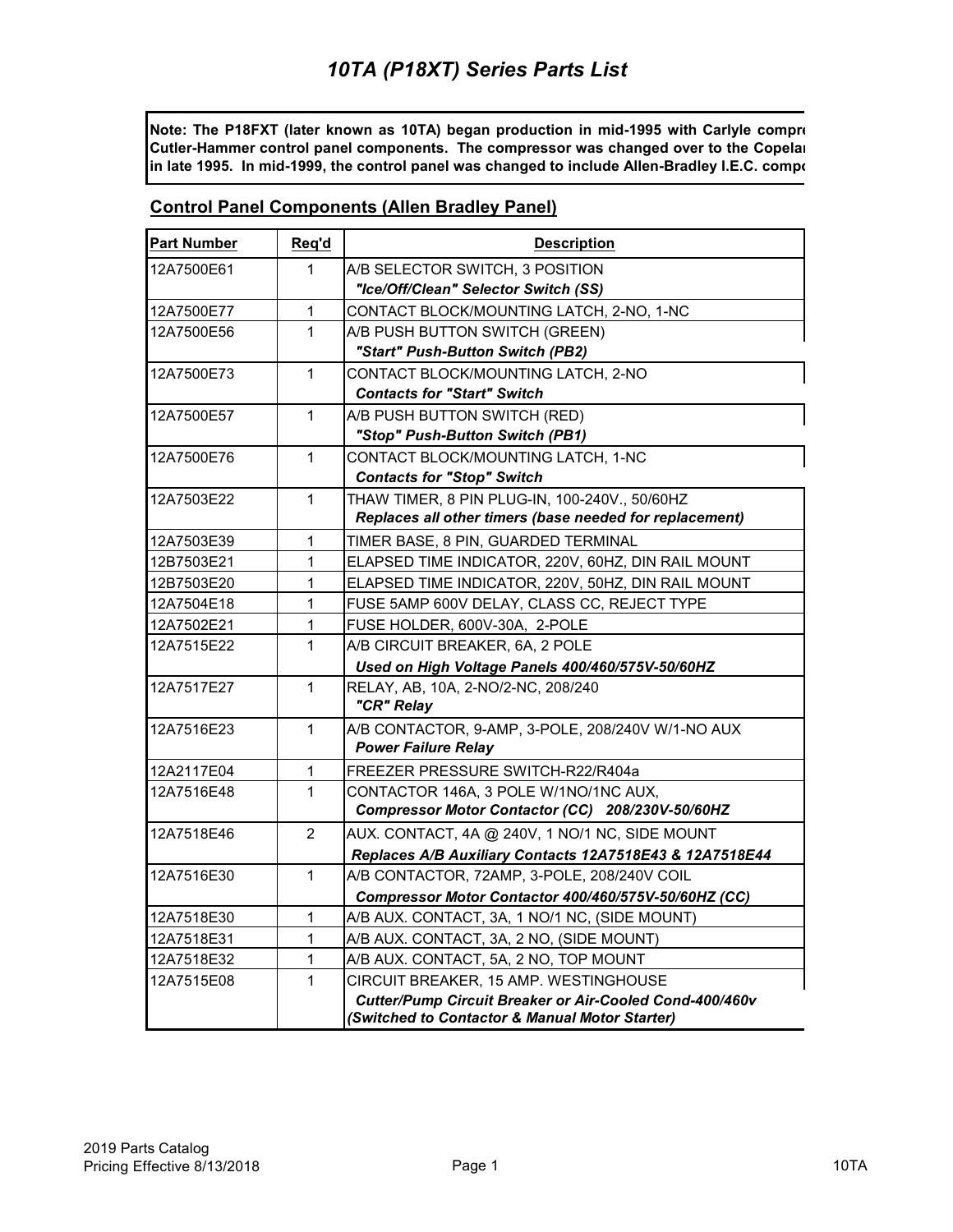### **Control Panel Components (Con'd) (Allen Bradley Panel)**

| <b>Part Number</b> | Req'd          | <b>Description</b>                                                                                                                                  |
|--------------------|----------------|-----------------------------------------------------------------------------------------------------------------------------------------------------|
| 12A7515E09         | 1              | CIRCUIT BREAKER, 30 AMP. WESTINGHOUSE<br>Air-Cooled Condenser Circuit Breaker-208/230v (Switched to<br><b>Contactor &amp; Manual Motor Starter)</b> |
| 12A7505E21         | $\mathbf{1}$   | CONNECTOR KIT FOR 140-MN / CONTACTOR<br>Between Cutter, Pump, Fan Contactor & Motor Starter                                                         |
| 12A7516E23         | 2              | A/B CONTACTOR, 9-AMP, 3-POLE, 208/240V W/1-NO AUX<br><b>Cutter/Pump Contactor</b>                                                                   |
| 12A7518E33UL       | $\overline{2}$ | AUX. CONTACT, 6A, 1 NO TRIP, 1 NC TRIP                                                                                                              |
|                    |                | <b>Cutter/Pump Contactor Auxiliary Contact (Trip Indicator goes</b><br>with Auxiliary Contactor on Cutter & Pump)                                   |
| 12A7530E54UL       | 1              | MANUAL MOTOR STARTER, 1.6-2.5A<br>Cutter Motor-208/230v or Water Pump-575v                                                                          |
| 12A7530E56UL       | 2              | MANUAL MOTOR STARTER, 4.0-6.3A<br>Water Pump-208/230v                                                                                               |
| 12A7530E52UL       | 2              | MANUAL MOTOR STARTER, 0.63-1.0<br>Cutter Motor-460/575v                                                                                             |
| 12A7530E53UL       | $\overline{2}$ | MANUAL MOTOR STARTER, 1.0-1.6A<br>Cutter Motor-400v, 50hz                                                                                           |
| 12A7530E55UL       | 2              | MANUAL MOTOR STARTER, 2.5-4.0A<br>Water Pump-400/460V                                                                                               |
| 12A7530E57UL       | $\mathbf{1}$   | MANUAL MOTOR STARTER, 6.3-10.0 AMP<br><b>Water Pump-200v</b>                                                                                        |
| 12A7516E23         | 1              | A/B CONTACTOR, 9-AMP, 3-POLE, 208/240V W/1-NO AUX<br>Kramer Air Cooled Condenser Fan Contactor 400/460V                                             |
| 12A7516E26         | 1              | A/B CONTACTOR, 23-AMP, 3-POLE, 208/240V W/1-NC AUX<br>Bohn Air Cooled Condesner 400/460/575                                                         |
| 12A7516E27         | 1              | A/B CONTACTOR, 30-AMP, 3-POLE, 208/240V W/1-NO AUX<br>Bohn Air Cooled Condenser 200/208/230 Fan Contactor                                           |
| 12A7530E57UL       | $\mathbf{1}$   | MANUAL MOTOR STARTER, 6.3-10.0 AMP<br>Kramer Air Cooled Condenser Fan 400/460/575v                                                                  |
| 12A7530E58UL       | $\mathbf 1$    | MANUAL MOTOR STARTER, 10.0-16.0 AMP<br>Kramer Air Cooled Condenser Fan 208/230v                                                                     |
|                    |                | Bohn Air Cooled Condenser Overload 400/460/575                                                                                                      |
| 12A7530E63UL       | $\mathbf{1}$   | MANUAL MOTOR STARTER, 23-32 Amps<br>Bohn Air Cooled Condenser 200/208/230 Fan Contactor                                                             |
| 12D2590G08         | 1              | GAGE, 2.5" LQD FILLED, 30"-150<br><b>R22 Freezer Pressure Gage</b>                                                                                  |
| 12D2590G09         | $\mathbf{1}$   | GAGE, 2.5" LQD FILLED, 30"-400<br><b>R22 Condenser Pressure Gage</b>                                                                                |
| 12D2590G1          | 1              | GAGE, 2.5" LQD. FILLED, 30"-150<br><b>R404A Freezer Pressure Gage</b>                                                                               |
| 12D2590G11         | 1              | GAGE, 2.5" LQD. FILLED, 30"-400<br>R404A Condenser Pressure Gage                                                                                    |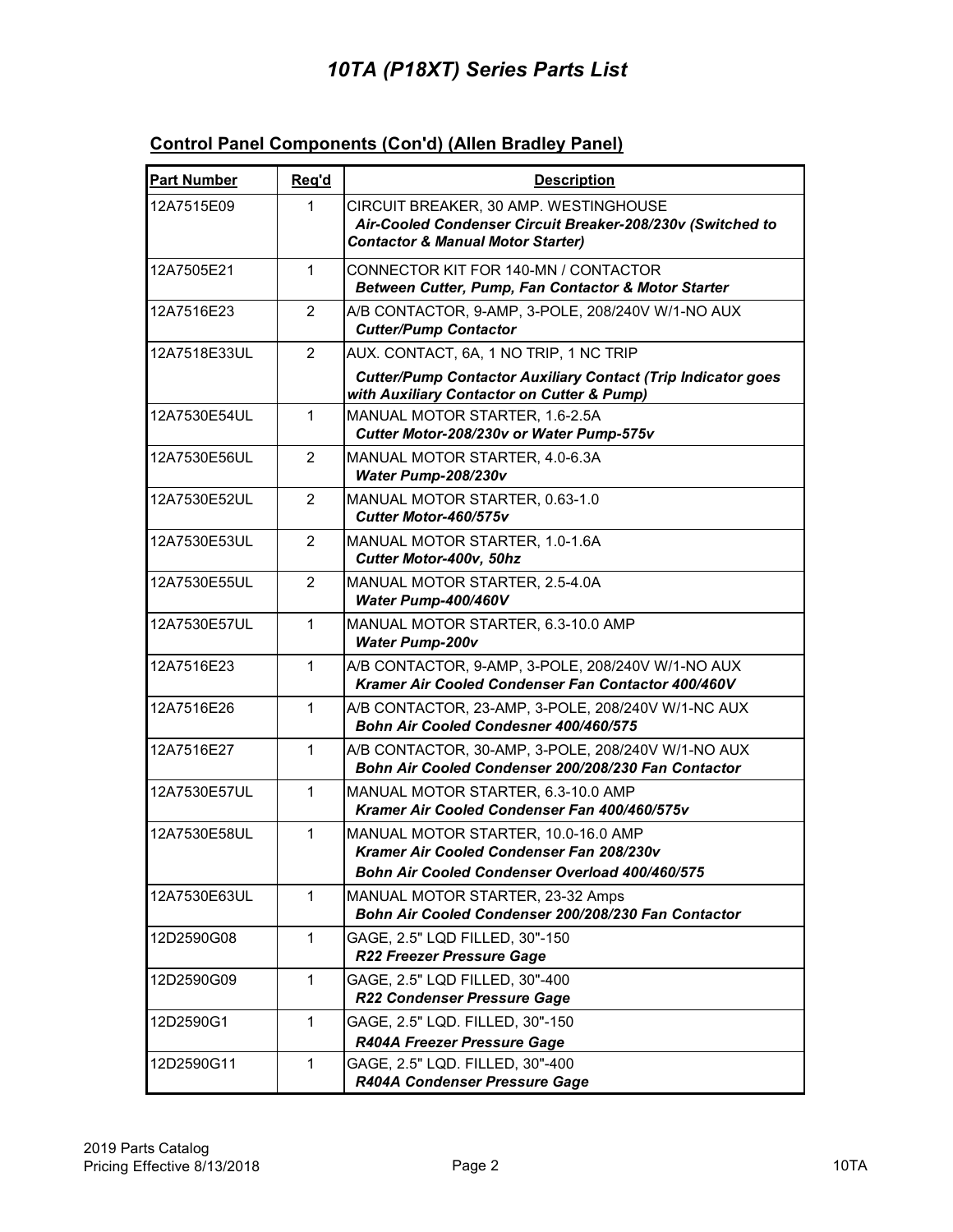| <b>Part Number</b> | Req'd | <b>Description</b>                               |
|--------------------|-------|--------------------------------------------------|
| 12A2117G09         | 1     | ELECTRONIC BIN THERMOSTAT                        |
|                    |       | <b>Optional (BT) Bin Thermostat</b>              |
| 12A2117G0901       | 1     | REPLACEMENT ELECTRONIC THERMOSTAT PROBE          |
| 12A2117D02         | 1     | <b>HI/LOW PRESSURE SWITCH</b>                    |
| 12A2117A05         |       | SENTRONIC OIL PRESSURE SAFETY CONTROL            |
| 12A2117A0501       | 1     | SENTRONIC SENSOR FOR OIL PRESSURE SWITCH         |
| 12A2117F05         | 1     | CONDENSER FAN CONTROL SWITCH                     |
| 12A2117B03         | 1     | THAWING GAS PRESSURE SWITCH                      |
|                    |       | 404 A Units Only                                 |
| 12A7519E31         | 1     | TRANSFORMER, HEVI-DUTY 1KVA 240/480-120/240 60HZ |
|                    |       | For 60HZ Machines 460-3-60                       |
| 12A7519E24         | 1     | TRANSFORMER, HEVI-DUTY, 1KVA, 380/400/50 HZ,     |
|                    |       | For 50HZ Machines 400-3-50                       |
| 12A7700P01         | 1     | LINEBACKER PHASE PROTECTOR                       |
|                    |       | <b>Optional</b>                                  |

### **Additional Electrical Components**

#### **Freezer Components**

| <b>Part Number</b> | Reg'd          | <b>Description</b>                              |
|--------------------|----------------|-------------------------------------------------|
| 12B2185N11         | 156            | 1" WATER DISTRIBUTOR SANOPRENE NO VENT          |
| 12B2185N21         | 102            | 1-1/4" WATER DISTRIBUTOR SANOPRENE NO VENT      |
| 12B2185N31         | 72             | 1-1/2" WATER DISTRIBUTOR SANOPRENE NO VENT      |
| 12A2600G15         | 1              | FREEZER COVER GASKET 22-1/2" OD x 19" ID        |
| 12B2145C03         | 1              | 18" LEXAN FREEZER COVER, 3/8" THK.              |
| 19T4001S0244       | 1              | SS FREEZER COVER BRACE FOR LEXAN COVER          |
| 12A2215J1113       | 18             | CAP SCREW, 1/2"-13NC X 1 1/2"L                  |
| 12A2250A111        | 18             | WASHER, CUT 1/2" SS (300 SERIES)                |
| 12A2250B111        | 18             | WASHER, LOCK 1/2" SS (300 SERIES)               |
| 12A2240A1111       | 18             | NUT, HEX 1/2"-13NC S.S.                         |
| 12A4009R01         |                | PLUG, RUBBER 7/8" OD X 2" LG FOR 1" TUBES       |
| 12A2215H1116       | 1              | CAP SCREW, 3/8"-16NC X 2-1/4" LONG              |
|                    |                | (Use this bolt for 1" tubes)                    |
| 12A2250A109        | $\mathfrak{p}$ | WASHER, CUT 3/8" x 7/8" O.D. SS                 |
|                    |                | (Use this washer for 1" tubes)                  |
| 12A4009R02         |                | PLUG, RUBBER 1"OD X 2 1/2"LG FOR 1-1/4" TUBES   |
| 12A4009R03         |                | PLUG, RUBBER 1 1/4"OD X 2 1/2" FOR 1-1/2" TUBES |
| 12A2215H1119       | $\mathbf{1}$   | CAP SCREW, 3/8"-16NC X 3" LONG                  |
|                    |                | (Use this bolt for 1-1/4" or 1-1/2" tubes)      |
| 12A2250A12         | $\mathcal{P}$  | WASHER, CUT 3/8" x 1" O.D. SS                   |
|                    |                | (Use this washer for 1-1/4" or 1-1/2" tubes)    |
| 12A2240A1109       | $\mathbf 1$    | NUT, HEX 3/8"-16NC S.S.                         |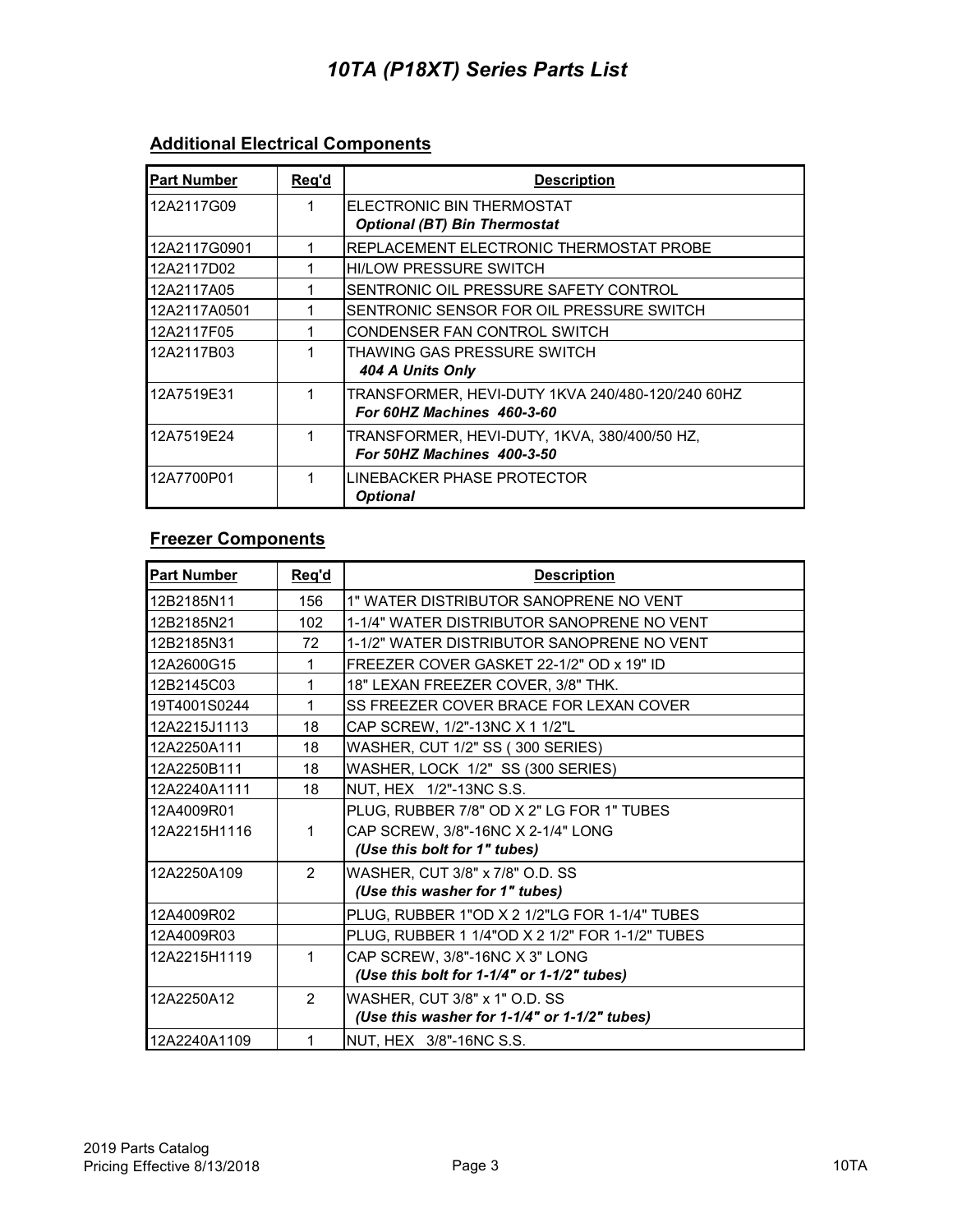### **Freezer Components (Con'd)**

| <b>Part Number</b> | Reg'd         | <b>Description</b>                                                                                                |
|--------------------|---------------|-------------------------------------------------------------------------------------------------------------------|
| 12A4200L0404       | 1             | RELIEF VALVE SET @ 275#, 1/2" MPT x 5/8" SAE<br>Must check vessel nameplate for design pressure                   |
| 12A4200L0415       | 1             | RELIEF VALVE SET @ 350# 1/2" MPT X 1/2" FPT<br>Must check vessel nameplate for design pressure                    |
| 12A4200G0304       | 1             | ANGLE VALVE, HANSEN 3/8" MPT X 3/8" FPT<br><b>Charging Valve</b>                                                  |
| 12A2451U27         | 1             | UNION, WC, 3/8" MPT x 1/4" SAE                                                                                    |
| 12A2451C01         |               | CAP, WC, 1/4" FLARE, WITH NEOPRENE SEAL                                                                           |
| 12A7500E22         |               | FLOAT SWITCH, HANSON #HLL (DIFFERENTIAL SET @ 1/2")                                                               |
| 12A7500E24         | 1             | SWITCH ASSEMBLY #HLL-SW FOR HANSON                                                                                |
| 12A4200G0608       | $\mathcal{P}$ | VALVE HANSEN 3/4" ANGLE THREAD                                                                                    |
|                    |               | <b>Angle Valves for Refrigerant Float Switch</b>                                                                  |
| 12A7509E17         | 1             | HEATER, HANSEN #HTR2 FOR 12A7500E22 FLOAT SWITCH<br><b>Optional - Heater for Refrigerant Float Switch Asembly</b> |
| 12A2600F01         | $\mathcal{P}$ | FLANGE GASKET FOR 3/4" & 1" 2-BOLT FLANGE                                                                         |

#### **Compressors**

| Original units built in early 1995 had Carlyle compressors. The design was changed to Col<br>Discus in October 1995 with serial numbers beginning with 95K.<br>Compressors include junction box and overloads. Shipping weight 610lbs. |  |                                                                                                                     |
|----------------------------------------------------------------------------------------------------------------------------------------------------------------------------------------------------------------------------------------|--|---------------------------------------------------------------------------------------------------------------------|
|                                                                                                                                                                                                                                        |  |                                                                                                                     |
| 12A2110A95                                                                                                                                                                                                                             |  | COMPRESSOR, COPELAND DISCUS 6DY3R32ML-TSK-C01, 21HP<br>R22 or R404A 208/230/460 - 3P-60HZ with Coresense (Less Oil) |
| 12A2110A93                                                                                                                                                                                                                             |  | COMPRESSOR, COPELAND DISCUS 6DN3R37ML-TSN-C01, 24HP<br>R22 or R404A 200/400V-3P-50HZ with Coresense (Less Oil)      |
| 12A2110A126                                                                                                                                                                                                                            |  | COMPRESSOR, COPELAND DISCUS 6DD3F93KL-TSK-C50, 27HP<br>R404A CE, 380/420V-3P-50HZ with Coresense (Less Oil)         |

#### **Compressor Accessories**

| <b>Part Number</b> | Req'd | <b>Description</b>                               |
|--------------------|-------|--------------------------------------------------|
| 12A7509E12         |       | CRANKCASE HEATER #518-0028-01 100 WATT INSERTION |
| 12A2110P0302       |       | COMPRESSOR OIL PUMP SCREEN #013-0084-00          |
| 12A7523E14         | 2     | IKLIXON OVERLOAD 9980524-00-COPELAND DISCUS      |
| 12A2110P0917       |       | ELECTRONIC MODULE FOR COPELAND                   |
| 12A2110P0907       |       | UNLOADER VALVE W/COIL FOR COPELAND 4D & 6D COMP. |
| 12A2105C24         |       | UNLOADER COIL #023-0039-2, 208/230V COPELAND     |
| 12A2117A05         |       | SENTRONIC OIL PRESSURE SAFETY CONTROL            |
| 12A2117A07         |       | COPELAND CORESENSE PROTECTION MODULE             |
|                    |       | <b>Comes on all New Compressors</b>              |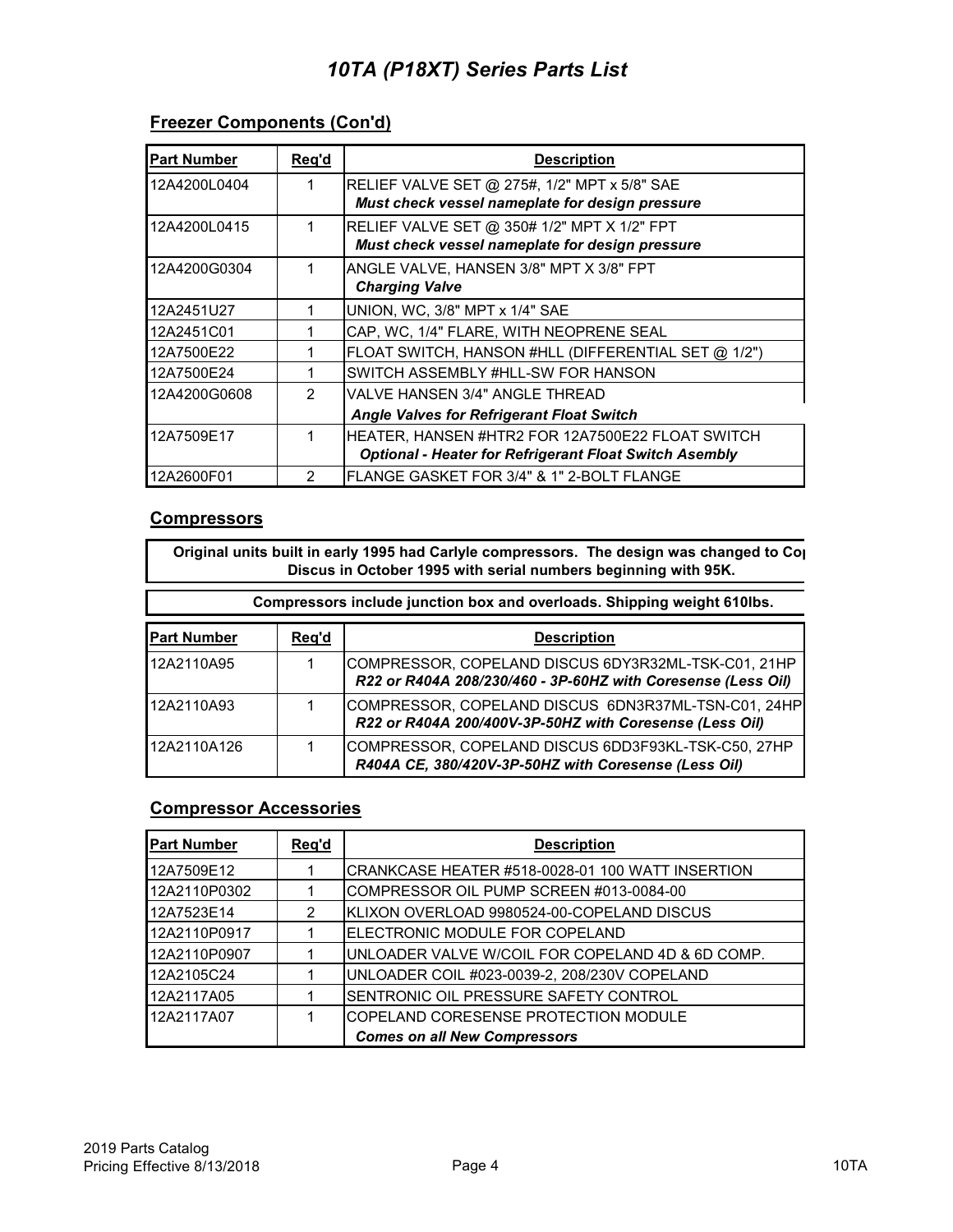### **Cutter Drive Parts**

| <b>Part Number</b> | Reg'd | <b>Description</b>                                                                |
|--------------------|-------|-----------------------------------------------------------------------------------|
| 12A2900M0508       |       | CUTTER MOTOR, 1/2HP 208/230/460V-3P-50/60HZ                                       |
| 12A4030R12         |       | GEAR REDUCER, GROVE 10:1 WASHDOWN W/VENT                                          |
| 12A4080S25         | 1     | SEAL KIT FOR GROVE REDUCER 12A4030R12                                             |
| 12A2900M0601       | 1     | CUTTER MOTOR 3/4HP, 1200 RPM, 208/230/460V-3P-60HZ<br><b>Used for Crushed Ice</b> |
| 12A4030R14         | 1     | <b>GEAR REDUCER, GROVE 5:1 RATIO</b><br><b>Used for Crushed Ice</b>               |
| 19T2615D01         | 1     | CUTTER DRIVE GEAR TI-59 W/O HUB                                                   |
| 19T2615R02         |       | P118F FINISHED RING GEAR, ALUMINUM-BRONZE                                         |
| 12A3040S02         |       | CUTTER BEARING ROLL PIN 3/16" X 1/2"                                              |
| 19T1501S29         | 1     | MID-SIZE GEAR REDUCER MOUNTING PLATE ASSEMBLY                                     |
| 12A2160H0101       |       | <b>CUTTER DRIVE GEAR HUB 5/8" BORE</b>                                            |
| 12A2215F1112       | 3     | CAP SCREW, 1/4"-20NC X 1 1/4"Long SS<br><b>Gear Hub Mounting Screws</b>           |
| 12A2250B107        | 3     | WASHER, LOCK 1/4" SS (300 SERIES)                                                 |

#### **Cutter Internals**

| <b>Part Number</b> | Req'd | <b>Description</b>                                                                      |
|--------------------|-------|-----------------------------------------------------------------------------------------|
| 19T2160C0202       | 1     | (P18/118) SS CAST CUTTER ASSEMBLY FOR CYLICE<br><b>Specify tube size</b>                |
| 126413B            | 1     | CUTTER ASSEMBLY - P118F SQ BOTTOM TANK CRUSHED<br><b>Used for Crushed Ice Operation</b> |
| 12A4000M01         | 1     | (P118) CRUSHED ICE WATER TANK SCREEN                                                    |
| 12B2020R01         |       | UHMW CUTTER BEARING FOR M1500 thru P418F                                                |
| 12A3040S02         |       | CUTTER BEARING ROLL PIN 3/16" X 1/2"                                                    |
| 19T2025B0101       |       | BEARING BRACKET FOR 18" CUTTER                                                          |
| 19T2163D0202       | 1     | CUTTER DISC, STAINLESS STEEL FOR 18" CUTTER                                             |
| 19T4090S04         |       | <b>18" CAST CUTTER SHAFT</b>                                                            |
| 12A4130C05         |       | SPACER, SS BEARING FOR CUTTER                                                           |
| 19T4001S023        |       | IMID-SIZE ICE DEFLECTOR PLATE SS                                                        |
| 12A3040S01         |       | CUTTER DISC ROLL PIN, 1/4" X 1 1/2"                                                     |
| 19T4073R07         |       | <b>CUTTER DISC ROLL PIN TOOL</b>                                                        |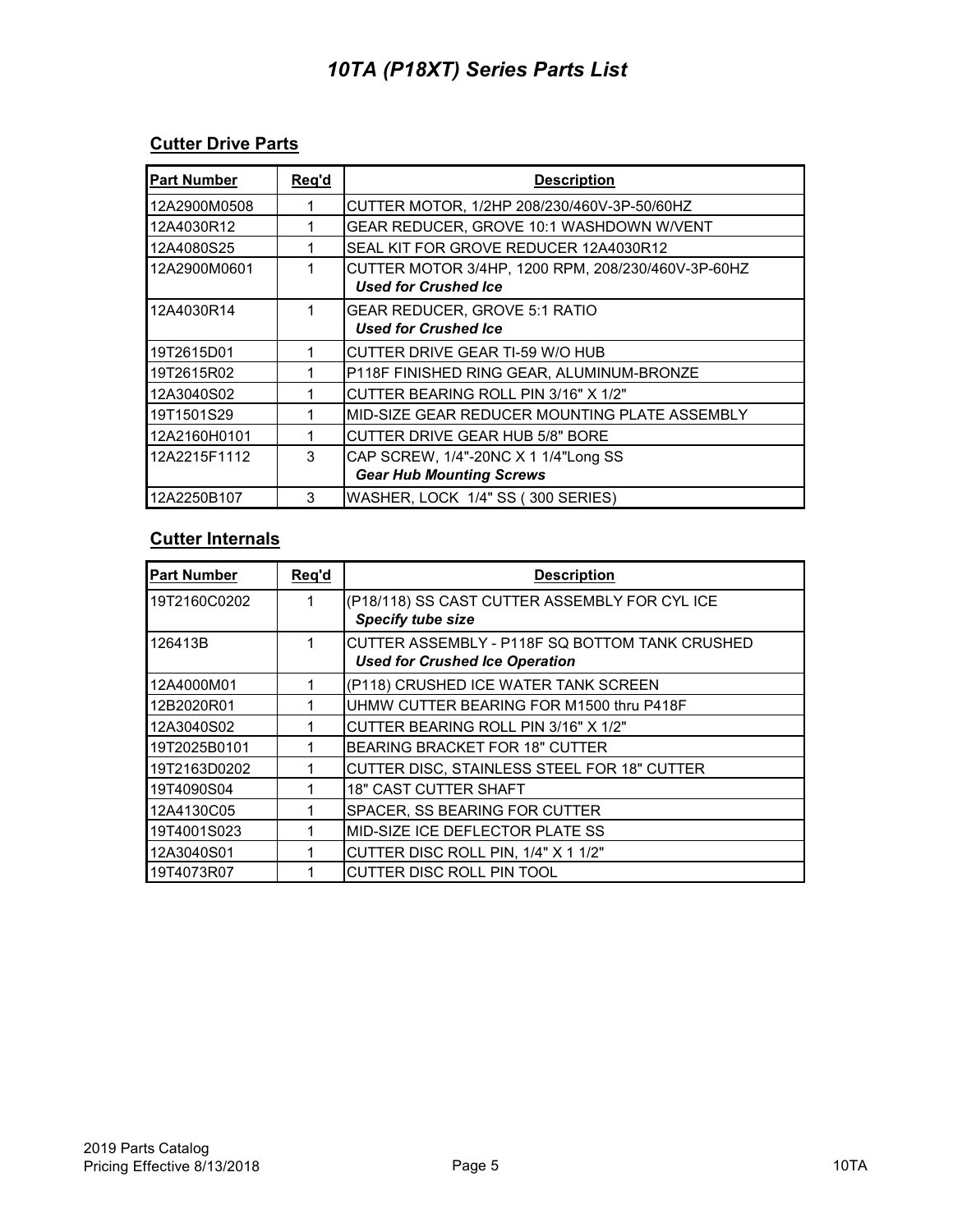| <b>Part Number</b> | Req'd          | <b>Description</b>                                                                                                                                                                     |
|--------------------|----------------|----------------------------------------------------------------------------------------------------------------------------------------------------------------------------------------|
| 12A2600G05         | 1              | WATER TANK GASKET 22" OD x 19" ID x 3/16"<br><b>Upper Gasket (Freezer to Stainless Tank)</b>                                                                                           |
| 12A2600G17         | $\mathbf{1}$   | WATER TANK BAND GASKET 18"ID x 18-3/8" OD x 2" TALL<br><b>Lower Gasket (Stainless Tank to Plastic Tank)</b>                                                                            |
| 12A2100C0701       | 1              | CLAMP FOR BAND GASKET, MID-SIZE UNITS<br><b>Clamp for Lower Band Gasket (requires bolt cover below)</b>                                                                                |
| 12A2152C0101       |                | CAP, PULL TAB, BOLT COVER                                                                                                                                                              |
| 12A4200H0402       | 1              | FLOAT VALVE, 1/2" MPT ROBERTS FLOAT                                                                                                                                                    |
| 12A4200H0402PF     | $\mathbf{1}$   | VALVES, FLOAT 4" X 5", 1/4"-20 THREAD, NSF APPROVED                                                                                                                                    |
| 12A4200H0402PS     | 1              | VALVES, STEM, STAINLESS STEEL 6" LONG, 1/4" THREAD                                                                                                                                     |
| 12A2451U14         | 1              | UNION, WC, 1/2" MPT X 5/8" SAE                                                                                                                                                         |
|                    |                | Water Pump Note: 1-1/2hp water pumps used prior to 8/98 on all units.<br>Units built between 8/98 thru 12/03 have 2hp pumps. Beginning 1/04, all<br>60hz use 1-1/2hp and 50hz use 2hp. |
| 12A4020G01         | $\mathbf 1$    | PUMP, GOULD NPE 3ST, 1.5 HP, 208/230/460-3-50/60 3-5/8" IMP<br>Use on all 60hz                                                                                                         |
| 12A4020G08         | $\mathbf{1}$   | PUMP, GOULD 3ST, 2 HP, 208-230/460V-3P-50/60HZ<br>Use on all 50hz                                                                                                                      |
| 12A4080S12         | 1              | SEAL, PUMP FOR GOULD NPE 3ST 1-1/2 HP                                                                                                                                                  |
| 12A4181T09         | 10             | TUBING, PLASTIC, CLEAR, 2" ID x 3/16" THK<br><b>Circulating Water (Priced per ft)</b>                                                                                                  |
| 12A4181T05         | 10             | TUBING, TYGON B-44-3, 1-1/2" OD x 1" ID<br><b>Overflow (Priced per ft)</b>                                                                                                             |
| 12A4181T08         | 3              | TUBING, TYGON B-44-3, 3/8" OD x 1/4" ID<br><b>Blowdown (Priced per ft)</b>                                                                                                             |
| 12A4181CL03        | 3              | PUMP SUCTION TUBING, 2" ID x 1/4" WALL x 8-3/4" LONG                                                                                                                                   |
| 12A2450E12         | $\mathbf{1}$   | ELL, PVC, 90 DEG. 2" MPT X 2" INSERT                                                                                                                                                   |
| 12A2450N01         | 3              | NIPPLE, PVC, 1 1/2" X 2" LONG                                                                                                                                                          |
| 12A2450E15         | 4              | ELL, PVC, 45 DEG. 1 1/2" FPT                                                                                                                                                           |
| 12A4200B1003       | $\mathbf{1}$   | VALVES, CHECK, (PVC), SWING 1-1/2"                                                                                                                                                     |
| 12A2450A06         | 1              | ADAPTER, MALE, PVC, 2" INSERT x 1-1/2"MIPT                                                                                                                                             |
| 12A2450A07         | 1              | ADAPTER, MALE, PVC, 2" MPT x 2" INSERT                                                                                                                                                 |
| 12A1501S28         | $\mathbf 1$    | PVC WATER TANK DRAIN ASSEMBLY                                                                                                                                                          |
| 12A2100C0201       | $\overline{2}$ | CLAMPS, SS HOSE, 13/16" x 1 3/4"                                                                                                                                                       |
| 12A2100C0202       | 4              | CLAMPS, SS HOSE, 1-13/16" x 2-3/4"                                                                                                                                                     |
| 12A4200G0104       | 1              | VALVE, BALL, POLYPROPYLENE, 1/4" MPT X 3/8" TUBING                                                                                                                                     |
| 12A4500P118        | 1              | P118F/P18F PLASTIC WATER TANK, MOLDED LLDPE                                                                                                                                            |

### **Water Tank & Circulating Water**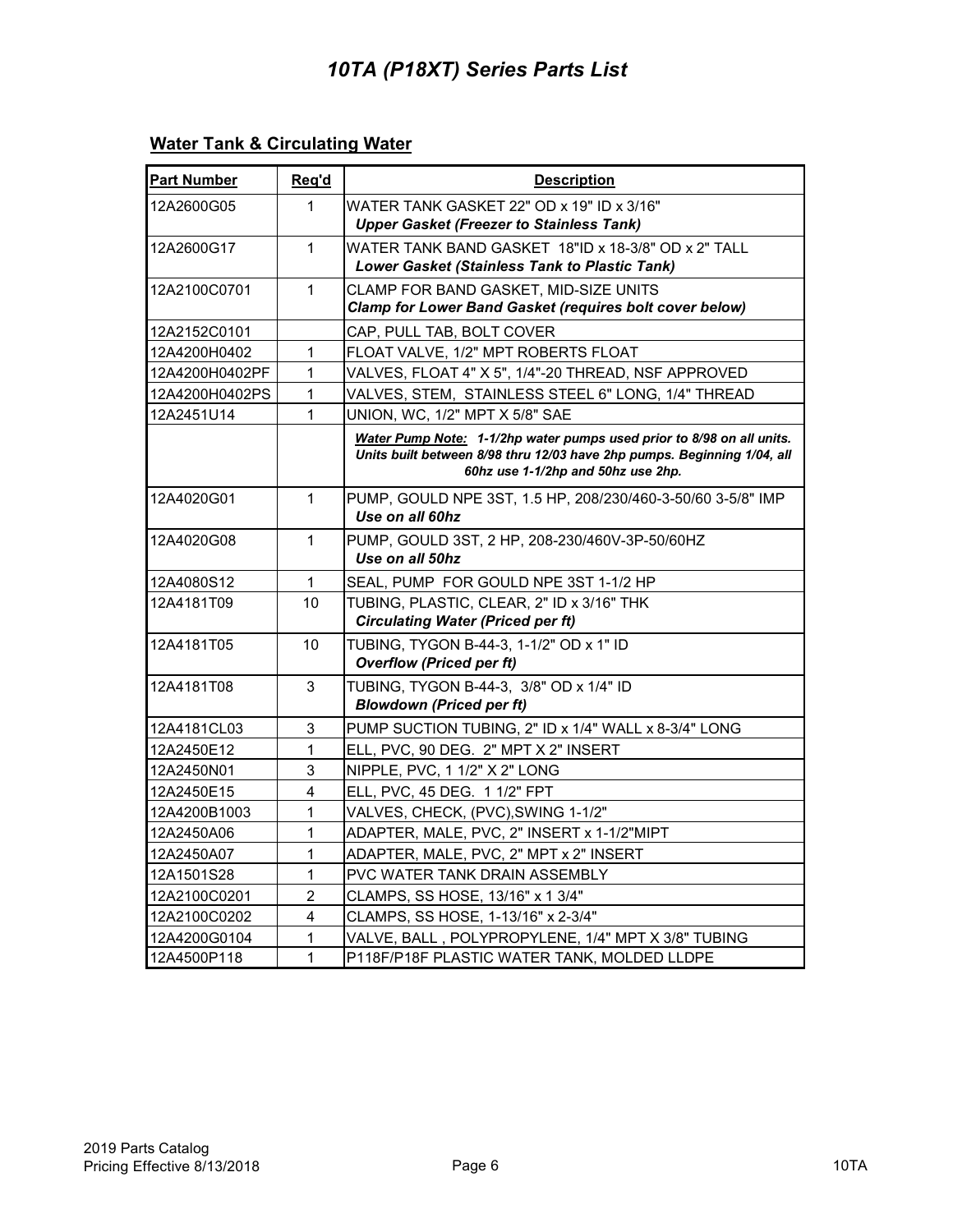#### **Water-Cooled Condenser**

| <b>Part Number</b> | Req'd | <b>Description</b>                                       |
|--------------------|-------|----------------------------------------------------------|
| 12A2115S0111       | 1     | CONDENSER, BITZER, FOR P18FXT                            |
|                    |       | (Bitzer Condenser replaced Standard HSE-30A August 2017) |
| 12A2600B08         |       | CONDENSER GASKET, BITZER, FRONT (INLET) FOR 10TA         |
| 12A2600B09         |       | CONDENSER GASKET, BITZER, REAR (OUTLET) FOR 10TA         |
| 12A2600S04         |       | GASKET 1741 FOR STANDARD HSE-30A                         |
| 12A2600S05         |       | GASKET 2984 FOR STANDARD HSE-30A                         |
| 12A4200L0402       |       | RELIEF VALVE SET @ 350#, 1/2" MPT x 5/8" SAE             |
| 12A4200G0201       |       | VALVES, 1/4" MPT X 1/4" SAE                              |
| 12A4200E1401       |       | WATER REG VALVE, 2" FOR R-22/404A (PENN)                 |
| 12A2055B01         |       | CONDENSER CLEANING TOOL, ADJUSTABLE 3/8" x 1/2" ID       |

### **Air-Cooled Condenser**

**Kramer A/C Condensers were supplied on units through 2012, at that time the change was m Bohn A/C Condensers. When ordering items for condensers please have complete informatio condenser and parts required to ensure correct replacements are provided.** 

| <b>Part Number</b> | Req'd        | <b>Description</b>                                            |
|--------------------|--------------|---------------------------------------------------------------|
| 12A2115B11         | 1            | CONDENSER, BOHN # BNHS04A029, 208/230-3P-50/60HZ              |
| 12A2115B114        | 1            | CONDENSER, BOHN # BNHS04A029, 460-3P-50/60HZ                  |
| 12A2900M0709       | $\mathbf 1$  | CONDENSER FAN MOTOR, 1 1/2HP, 208-230V, 3P, 50/60HZ           |
|                    |              | <b>For Bohn Air Cooled Condenser</b>                          |
| 12A2115P10         | $\mathbf{1}$ | <b>CONDENSER FAN BLADE, 30"</b>                               |
|                    |              | <b>For Bohn Air Cooled Condenser</b>                          |
| 12A2900M0605       | $\mathbf{1}$ | MOTOR, FAN, 3/4HP, 208-230V, 3                                |
|                    |              | For Kramer HDD661 A/C Condenser                               |
| 12A2115P0302       | $\mathbf{1}$ | CONDENSER, FAN BLADE 30", 2131                                |
|                    |              | For Kramer HDD661 A/C Condenser                               |
| 12A2117G09         |              | ELECTRONIC BIN THERMOSTAT                                     |
|                    |              | (Control T-stat for Bohn condensers) (Used for fan control or |
|                    |              | motor control - wiring diagram available)                     |
| 12A2117G05         |              | CONTROL, THERMOSTAT, PENN #A19                                |
|                    |              | For Kramer A/C Condenser                                      |
| 12A7516E26         | 1            | A/B CONTACTOR, 23-AMP, 3-POLE, 208/240V W/1-NC AUX            |
|                    |              | <b>Condenser Fan Contactor (Air-cooled only)</b>              |
|                    |              | Replaces Furnas 12A7516E06 and C/H 12A7516E1                  |
| 12A2117F05         | $\mathbf{1}$ | CONDENSER FAN CONTROL SWITCH                                  |
| 12A4200B0903       | 1            | VALVES, MAGNETIC CHECK, 13/8"                                 |
| 12A4200A1104       | 1            | SOLENOID VALVE, SPORLAN OE42S 1-5/8" N/O, W/COIL              |
|                    |              | <b>N.O. SOLENOID VALVE FOR A/C CONDENSER</b>                  |
| 12A4199V47         |              | REPAIR KIT FOR SPORLAN OE42S VALVE                            |
| 12A2105C04         |              | COIL, #OMKC-2 FOR SPORLAN N/O 120-208-240V.,50/60HZ           |
| 12A4200A11041      | $\mathbf{1}$ | SOLENOID VALVE, SPORLAN OE43S, 1-5/8" N/O, LESS COIL          |
|                    |              | <b>N.O. SOLENOID VALVE FOR A/C CONDENSER</b>                  |
| 12A2105C25         | 1            | COIL, SPORLAN, OMKC-1,120/208-240V, 50/60HZ (N/O VALVE)       |
| 12A4199V61         | $\mathbf{1}$ | REPAIR KIT, FOR SPORLAN OE43S, N.O. SOLENOID VALVE            |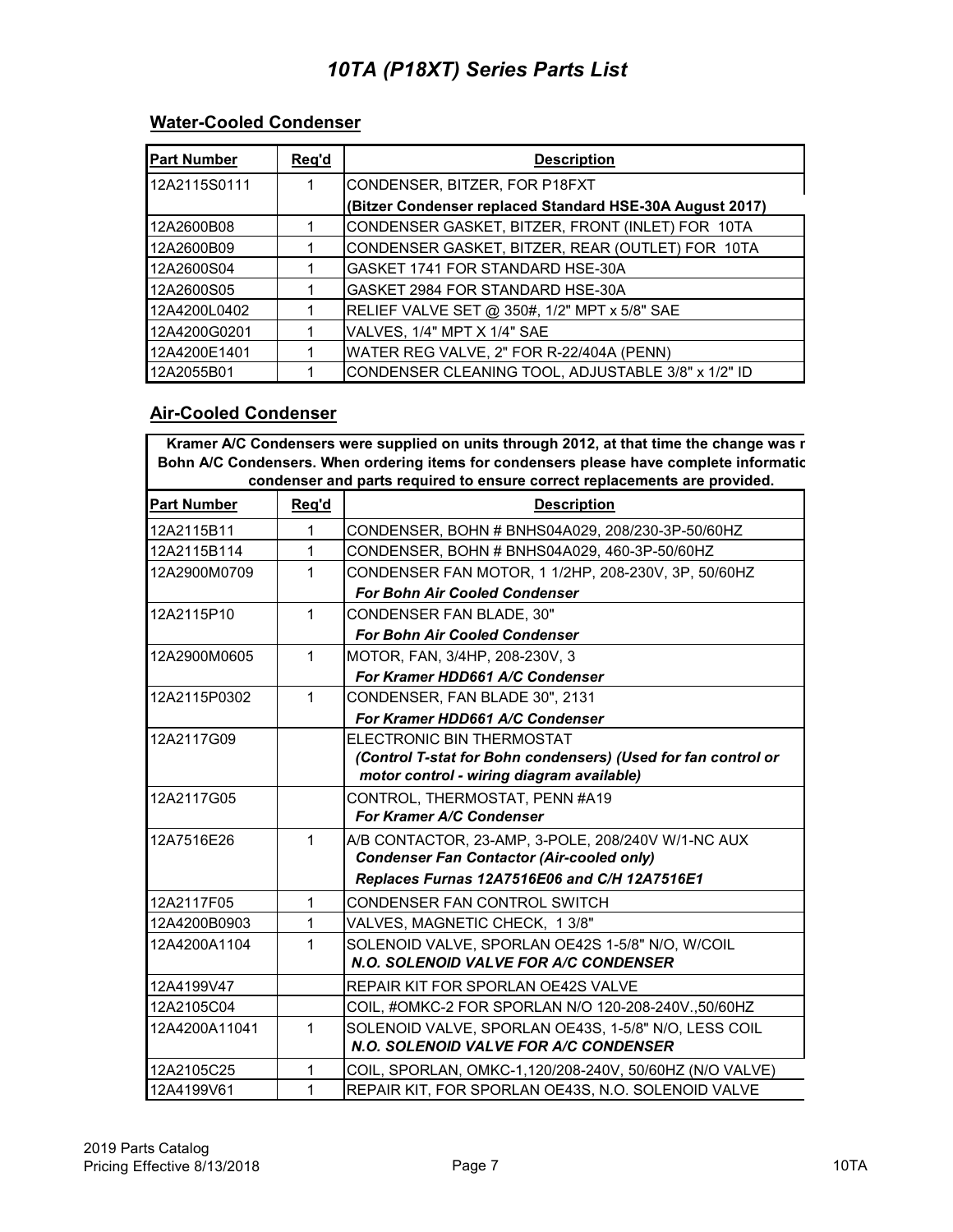#### **Receiver**

| <b>Part Number</b> | Reg'd         | <b>Description</b>                                                                              |
|--------------------|---------------|-------------------------------------------------------------------------------------------------|
| 12A2625G02         | 1             | GAGE GLASS 1/2" X 27-1/8" LONG<br><b>For Brass Gage Cock Valves</b>                             |
| 12A2625G11         | 1             | GAGE GLASS, 1/2" X 28 3/8" LONG<br><b>For Steel Gage Cock Valves</b>                            |
| 19T2635G06         | 1             | GAGE GLASS GUARD SET, 27 1/4"                                                                   |
| 12A4199V26         | $\mathcal{P}$ | GAGE GLASS PACKING O-RING FOR 1/2" DIAMETER                                                     |
| 12A4200J0405       | 1             | UPPER GAGE COCK VALVE, STEEL<br>Replaced Brass Valve - May 1999                                 |
| 12A4200J0406       | 1             | LOWER GAGE COCK VALVE, STEEL<br>Replaced Brass Valve - May 1999                                 |
| 12A3050C0301       | $\mathcal{P}$ | PIPE NIPPLE, 1/2" X 1-1/2" LONG                                                                 |
| 12A4200G0402       | $\mathcal{P}$ | ANGLE VALVE, 1/2" MPT x 1/2" FPT<br><b>Pressure Test /Drain Valve</b>                           |
| 12A4200L0402       | 1             | RELIEF VALVE SET @ 350#, 1/2" MPT x 5/8" SAE<br>Must check vessel nameplate for design pressure |
| 12A4200L0408       | 1             | RELIEF VALVE SET @ 400#, 1/2" MPT x 5/8" SAE<br>Must check vessel nameplate for design pressure |
| 12A4200G0606       | 1             | VALVES, ANGLE, 3/4" HANSEN SOCKET WELD<br><b>Liquid Line (King) Valve</b>                       |

### **Discharge Line & Oil Return**

| <b>Part Number</b> | Req'd | <b>Description</b>                                                          |
|--------------------|-------|-----------------------------------------------------------------------------|
| 12A3025S08         | 1     | OIL SEPERATOR, ACR #S-5292, HELICAL 1-5/8"                                  |
| 12A2451R02         | 1     | FLARE ADAPTOR, 3/8" (F) SAE x 1/4" (M) SAE                                  |
| 12A4200G0211       | 1     | VALVE, BALL, STOP-VALVE, 1/4" X 1/4" FLARE<br><b>Oil Return Stop Valve</b>  |
| 12A4200G0201       | 1     | VALVES, 1/4" MPT X 1/4" SAE<br><b>Oil Charge/Drain Valve</b>                |
| 12A4200A11031      | 1     | VALVES, SOLENOID, SPORLAN 1 5/8" OD, LESS COIL<br>(X-Valve) Air-Cooled Only |
| 12A2105C26         | 1     | COIL, SPORLAN, MKC-1 120/208-240V, 50/60HZ (N/C VALVE)                      |
| 12A4199V62         | 1     | REPAIR KIT, FOR SPORLAN 1 5/8" N.C. SOLENOID VALVE                          |
| 12A4200G1304       | 1     | VALVE, BALL 1 5/8 ODC W/ACCESS                                              |
|                    |       | Discharge Line Stop Vale (Air Cooled Only)                                  |
| 12A3025F02         | 1     | OIL SEPERATOR, AC&R FLOAT ASSE                                              |
| 12A4200B0703       |       | BALL CHECK VALVE, 7/8" OD PARKER                                            |
|                    |       | <b>Liquid Return Line Check Valve (Air-Cooled Only)</b>                     |
| 12D2590G09         | 1     | GAGE, 2.5" LQD FILLED, 30"-400                                              |
|                    |       | <b>Discharge Pressure Gage</b>                                              |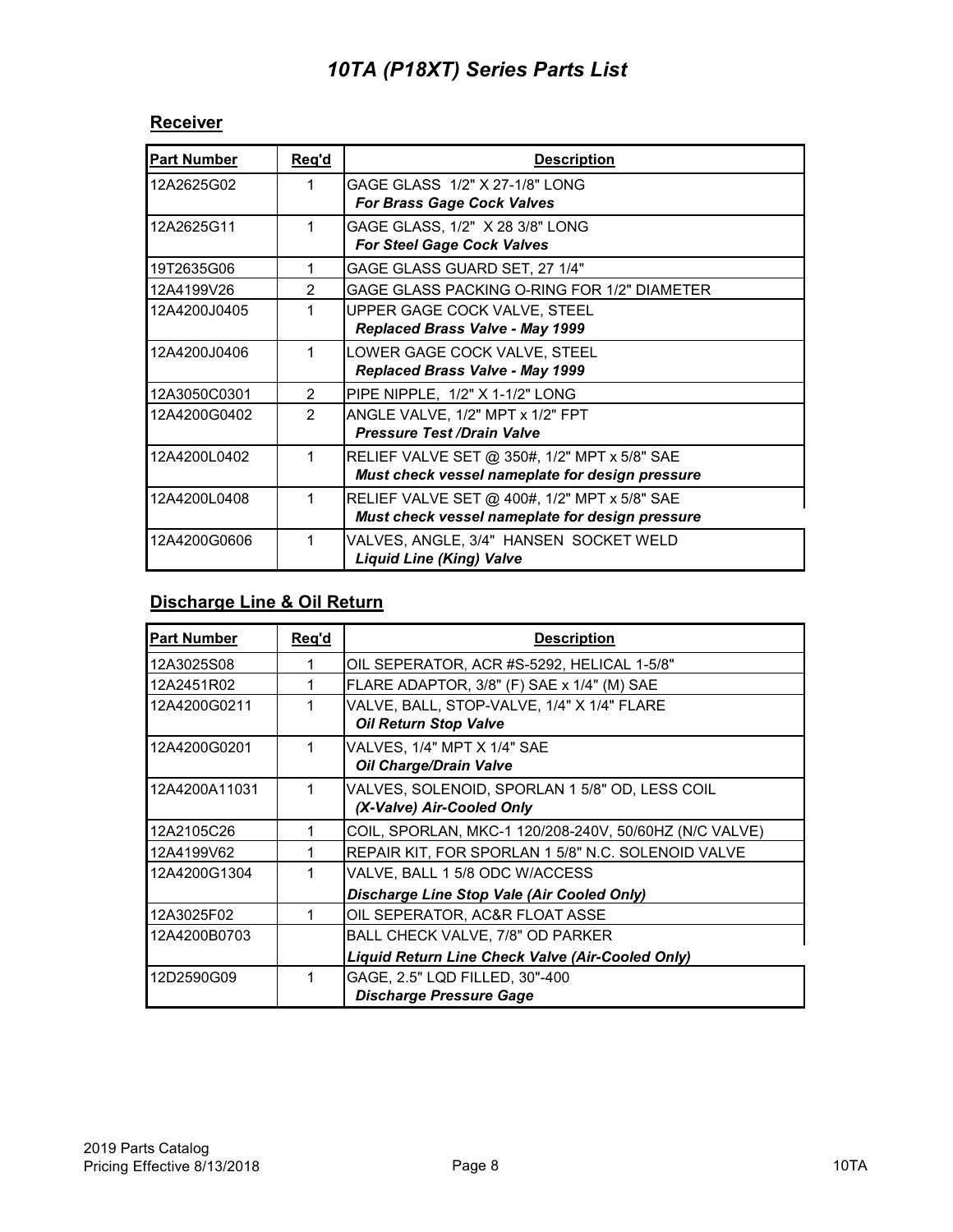#### **Suction Line**

| <b>Part Number</b> | Req'd | <b>Description</b>                                                                              |
|--------------------|-------|-------------------------------------------------------------------------------------------------|
| 12A2000A12         |       | <b>ACCUMULATOR, SUCTION REFRIG. RESEARCH</b>                                                    |
| 12A2710H2          |       | HEAT EXCHANGER, DOUCETTE #HES 8078-23, 2" x 3/4"                                                |
| 12A4200L0404       |       | RELIEF VALVE SET @ 275#, 1/2" MPT x 5/8" SAE<br>Must check vessel nameplate for design pressure |
| 12A4200L0415       |       | RELIEF VALVE SET @ 350# 1/2" MPT X 1/2" FPT<br>Must check vessel nameplate for design pressure  |
| 12A4200G0202       |       | ANGLE VALVE, 1/4" MPT x 1/4" FPT<br><b>Freezer Pressure Switch / DPS Connection Valve</b>       |
| 12A2451E01         |       | ELL, BRASS, 90 DEG. 1/4" SAE x 1/4" MPT                                                         |

#### **Liquid Line**

| <b>Part Number</b> | Req'd | <b>Description</b>                                                                     |
|--------------------|-------|----------------------------------------------------------------------------------------|
| 12A4200A0604       | 2     | VALVES, SOLENOID, HANSEN #HS8 3/4" W/STRAINER<br><b>Liquid Line Solenoid (A-Valve)</b> |
| 126229             | 1     | COIL, HANSEN, 208/240V-50/60HZ                                                         |
| 12A4199V51         |       | REPAIR KIT FOR HANSEN HS8                                                              |
| 12A4200C0605       | 1     | HAND EXPANSION VALVE, 3/4" ANGLE HANSEN                                                |
| 12A2140C01         |       | FILTER DRIER CORE #RC-4864 FOR R-22                                                    |
| 12A2140C02         | 1     | FILTER DRIER CORE #RCW-48 FOR R-404A                                                   |
| 12A4200G0304       | 1     | ANGLE VALVE, HANSEN 3/8" MPT X 3/8" FPT<br><b>Charging Valve</b>                       |
| 12A2451U27         | 1     | UNION, WC, 3/8" MPT x 1/4" SAE                                                         |
| 12A4200G021        | 1     | VALVES, 1/4" MPT x 1/4" FPT ANGLE<br>"A2" Line Stop Valve                              |
| 12A4200G0202       | 1     | ANGLE VALVE, 1/4" MPT x 1/4" FPT<br><b>Strainer Access Valve</b>                       |
| 12A4200G0606       | 1     | VALVES, ANGLE, 3/4" HANSEN SOCKET WELD<br><b>Liquid Line (King) Valve</b>              |

### **Thawing Gas Line**

| <b>Part Number</b> | Req'd | <b>Description</b>                                                                       |
|--------------------|-------|------------------------------------------------------------------------------------------|
| 12A4200A1001       |       | VALVES, SOLENOID, HANSEN #HS7, 1-1/4" PORT SW<br><b>Thawing Gas Solenoid ("D"-Valve)</b> |
| 12A4199V52         |       | IREPAIR KIT FOR HANSEN HS7                                                               |
| 12A4199V54         |       | <b>IPISTON ASSY KIT FOR HANSEN HS7 1-1/4"</b>                                            |
| 126229             |       | COIL, HANSEN, 208/240V-50/60HZ                                                           |